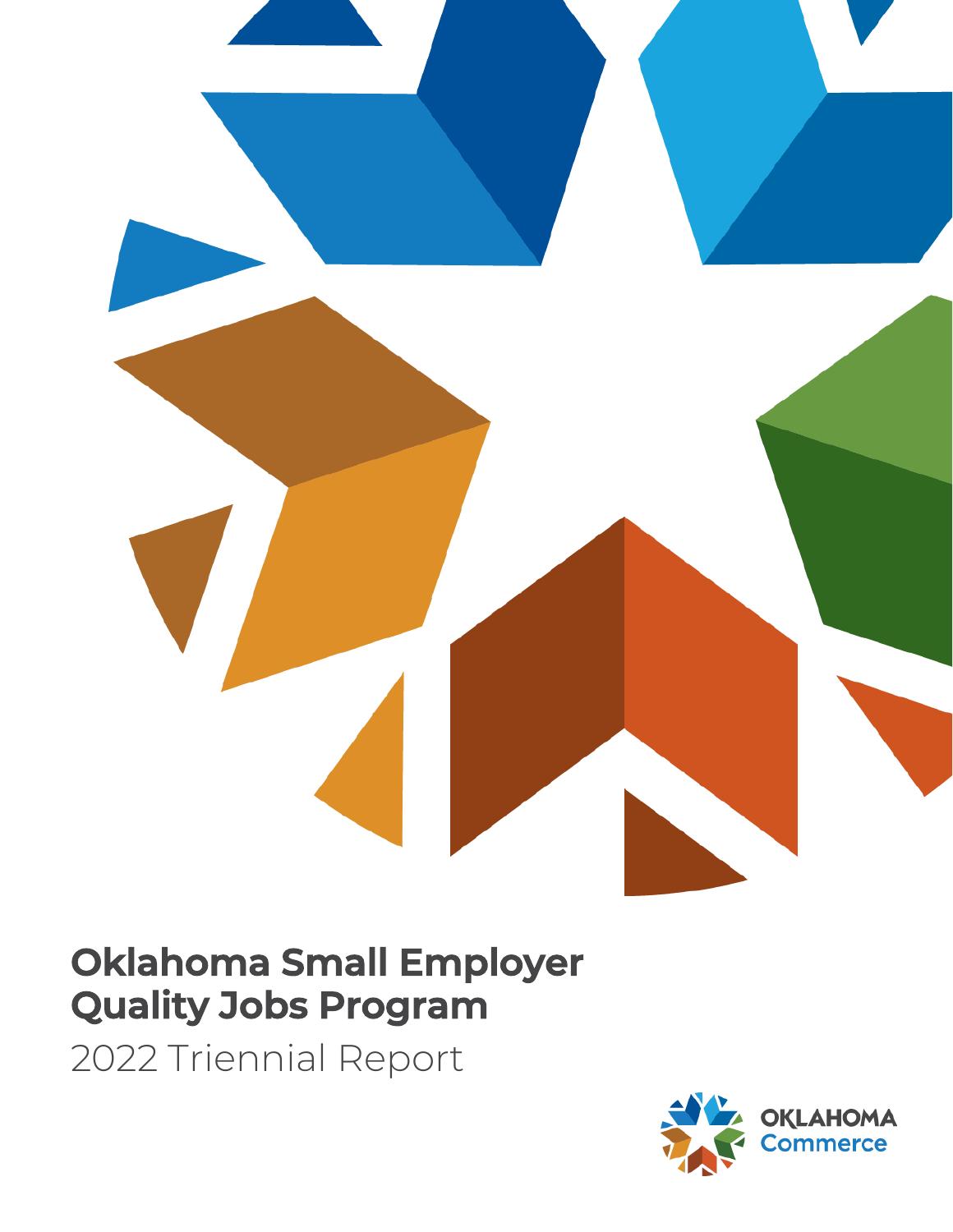# **Oklahoma Small Employer Quality Jobs Program**

**Triennial Report**

(as required by Statute)

**January 2022**

**Submitted by: Oklahoma Department of Commerce**

**Brent Kisling, Executive Director Department of Commerce Josh McGoldrick, General Counsel Jon Chiappe, Director Research & Economic Analysis Richard Schwalbach, Program Manager**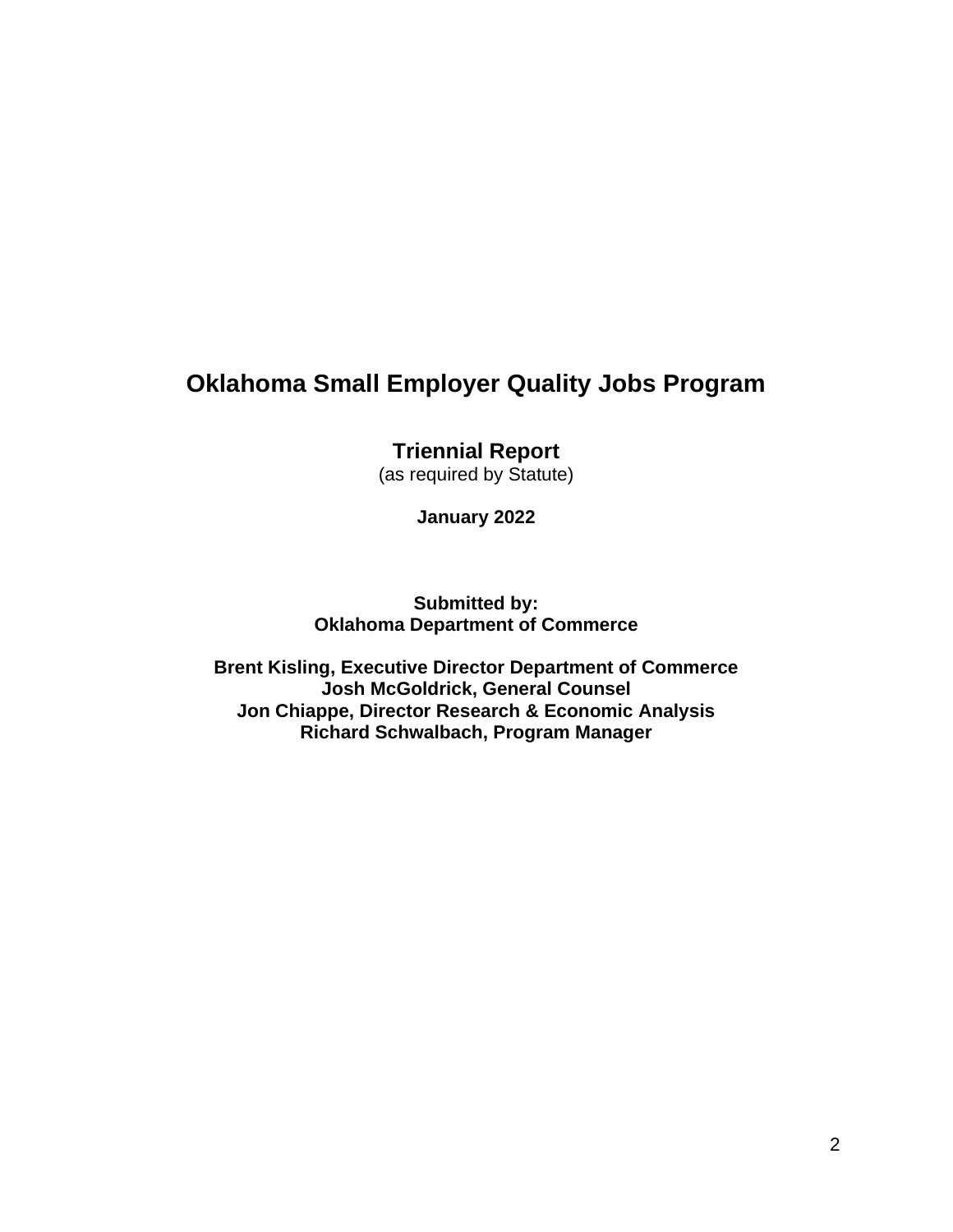# **Oklahoma Small Employer Quality Jobs Program**

## **2022 Triennial Report**

## **Table of Contents**

| <b>Introduction</b>                                | Page 4  |    |
|----------------------------------------------------|---------|----|
| <b>Small Employer Quality Jobs Program Defined</b> | Page 5  |    |
| <b>Applicant Vetting Process</b>                   | Page 7  |    |
| <b>Legislative Changes</b>                         | Page 8  |    |
| <b>Historical Performance Data</b>                 | Page 9  |    |
| <b>Summary</b>                                     | Page 11 |    |
| <b>Closing</b>                                     | Page    | 12 |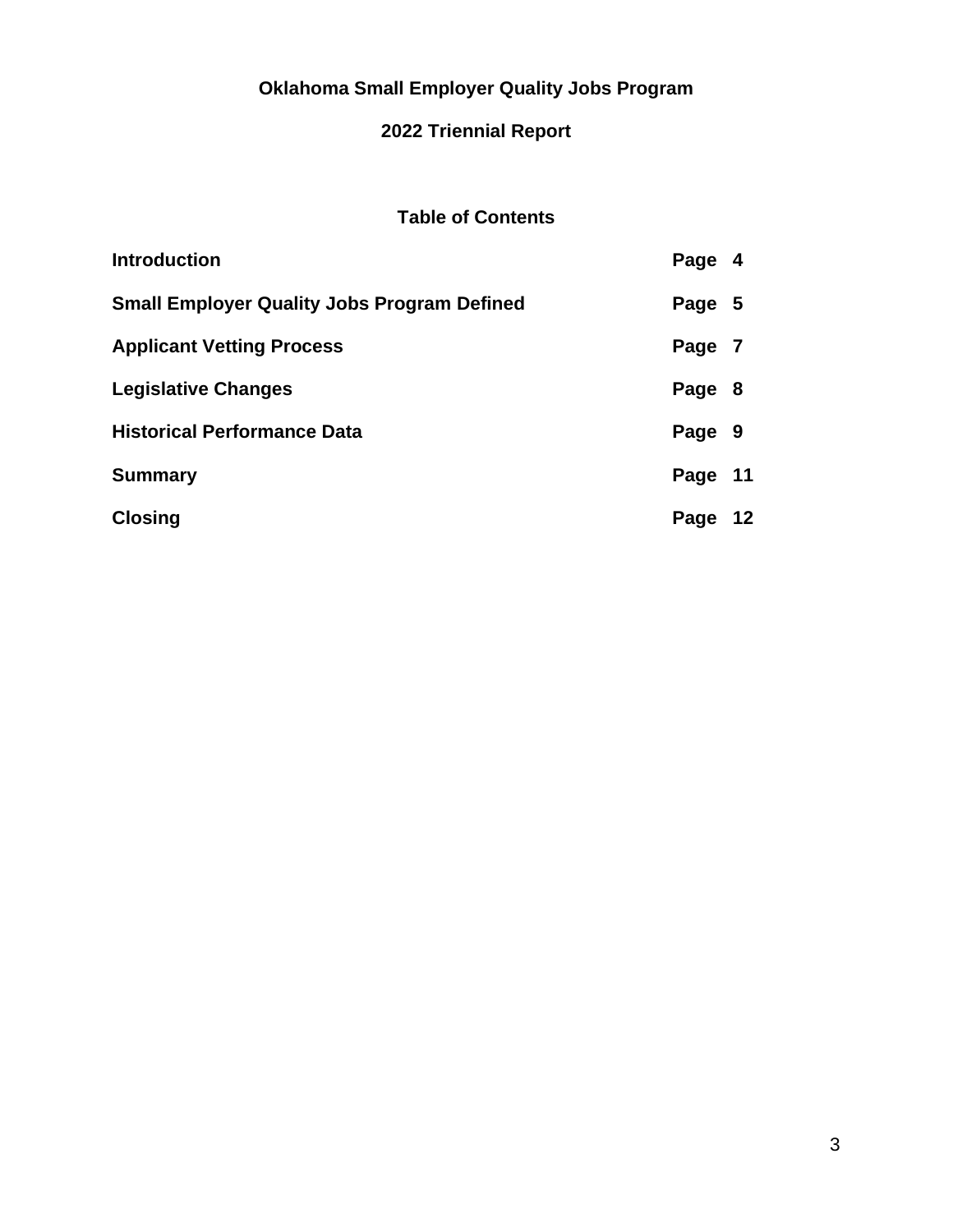#### **Small Employer Quality Jobs Program Triennial Report to the Legislative Body Prepared January, 2019**

#### **Introduction**

The Oklahoma Small Employer Quality Jobs Program was created in 1998 to assist the start-up and expansion of small companies. The qualifying criteria were modeled after the successful Oklahoma Quality Jobs Program, which was created by legislative action in 1993. These elements however were set to be more conducive for smaller companies to participate.

The program elements underwent a legislative overhaul in 2001, to become even more business friendly. While only 7 companies enrolled in the program from inception to 2001, a total of 127 companies have now participated in the program over the years.

The Small Employer Quality Jobs Program statutes require that the Oklahoma Department of Commerce provide a report on the status of the program on a triennial basis to the President Pro Tempore of the Senate, the Speaker of the House of Representatives and the Governor. The next report is due by March 1, 2022. This report fulfills that legislative requirement.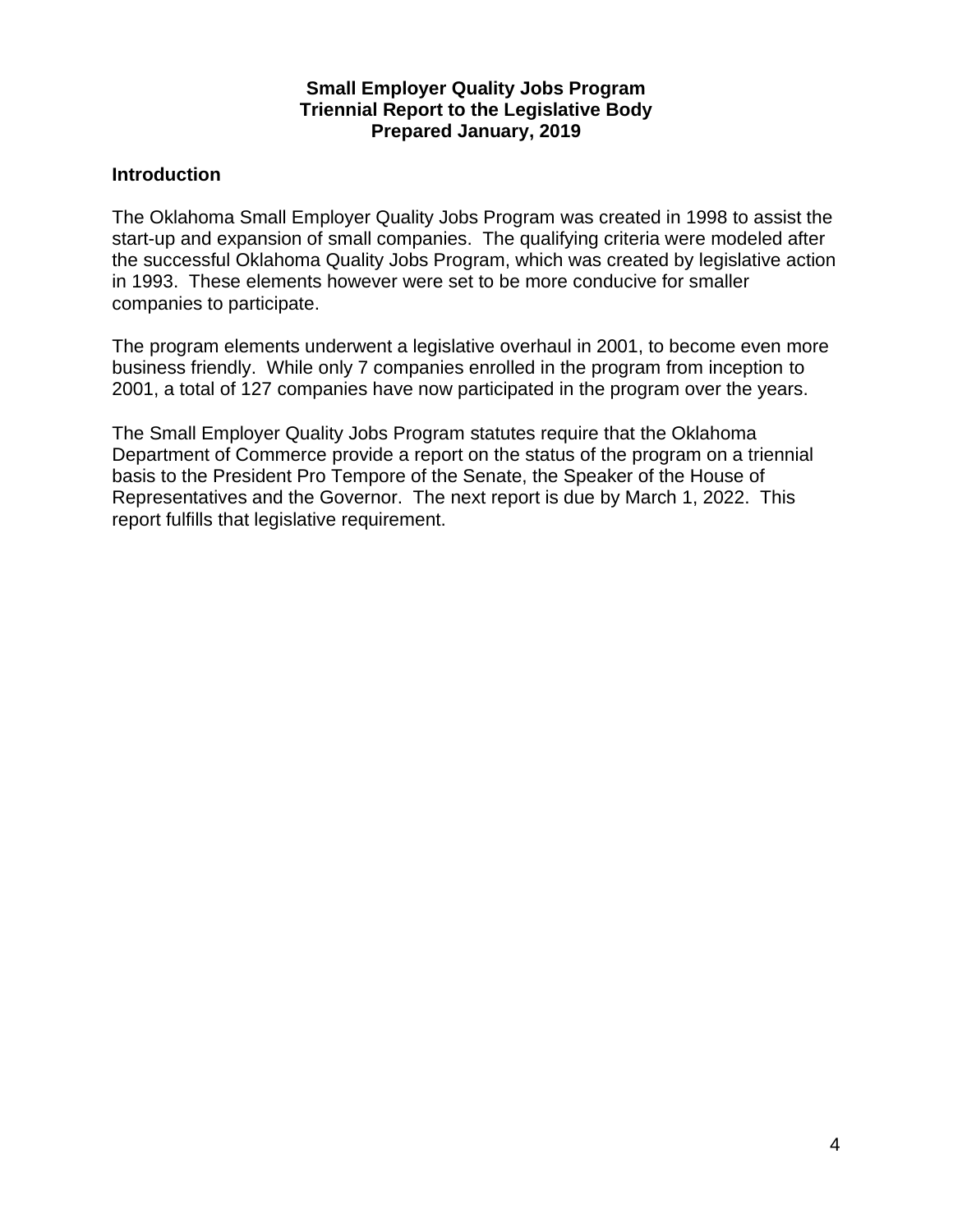#### **Small Employer Quality Jobs Program Defined**

The legislative cite for this program may be found at O.S. 68 § 3901 et. seq. The intent of the program is to assist small start-up companies in Oklahoma and to help existing small companies grow. Statistics show that small business is the backbone of the economy in Oklahoma, with most companies employing 100 employees or less, and the great majority employing just 20 or less employees. Since the changes to the program in 2001, 120 companies have enrolled and are in position to take advantage of the benefits of the program.

To participate, a company must have 500 or fewer employees at the time of application (and an average of 500 or fewer during the last year leading up to application). Based on the actual employment at the time of application, the company must create a number of new jobs between 5% and 10% of that employment. The company must be working in a "basic" industry as defined by listed NAICS codes in the legislation. A participant may create more than the required threshold level of new jobs. The company has two years from its application date to reach these employment levels, and must pay these employees at a rate of 110% of the average wages of small employers in their county.

Certain companies in identified industries have up to three years to create these new jobs. Also, some companies may be able to qualify by paying equal to the average county wage, based on location in an economically distressed area. All companies must provide a basic health care plan to the new employees, and pay at least 50% of the premium for that insurance. All companies must also demonstrate a minimum of 35% of sales to out of state buyers, or the federal government during the first two years of the agreement, which then increases to 60%.

Companies which qualify are eligible to collect up to 5% of the new payroll generated by these jobs, based on a contract with the state for up to 7 years. Although companies qualify based upon projections of jobs and wages, the program is *performance* based. Thus, a participating company must actually create the jobs quarter by quarter and pay wages as required to receive *any* benefits. Participants must perform by creating jobs and payroll for a given quarter, and then file for benefits based on that performance. A warrant for benefits follows in the next month or two based on claim filing.

By statute, the Oklahoma Department of Commerce is responsible for the initial application, due diligence, approval and contracting with qualified companies. The Oklahoma Tax Commission then facilitates the claims and payment process for the ensuing seven years. Both agencies have dedicated staff for this program and work very closely in each aspect of administration and compliance.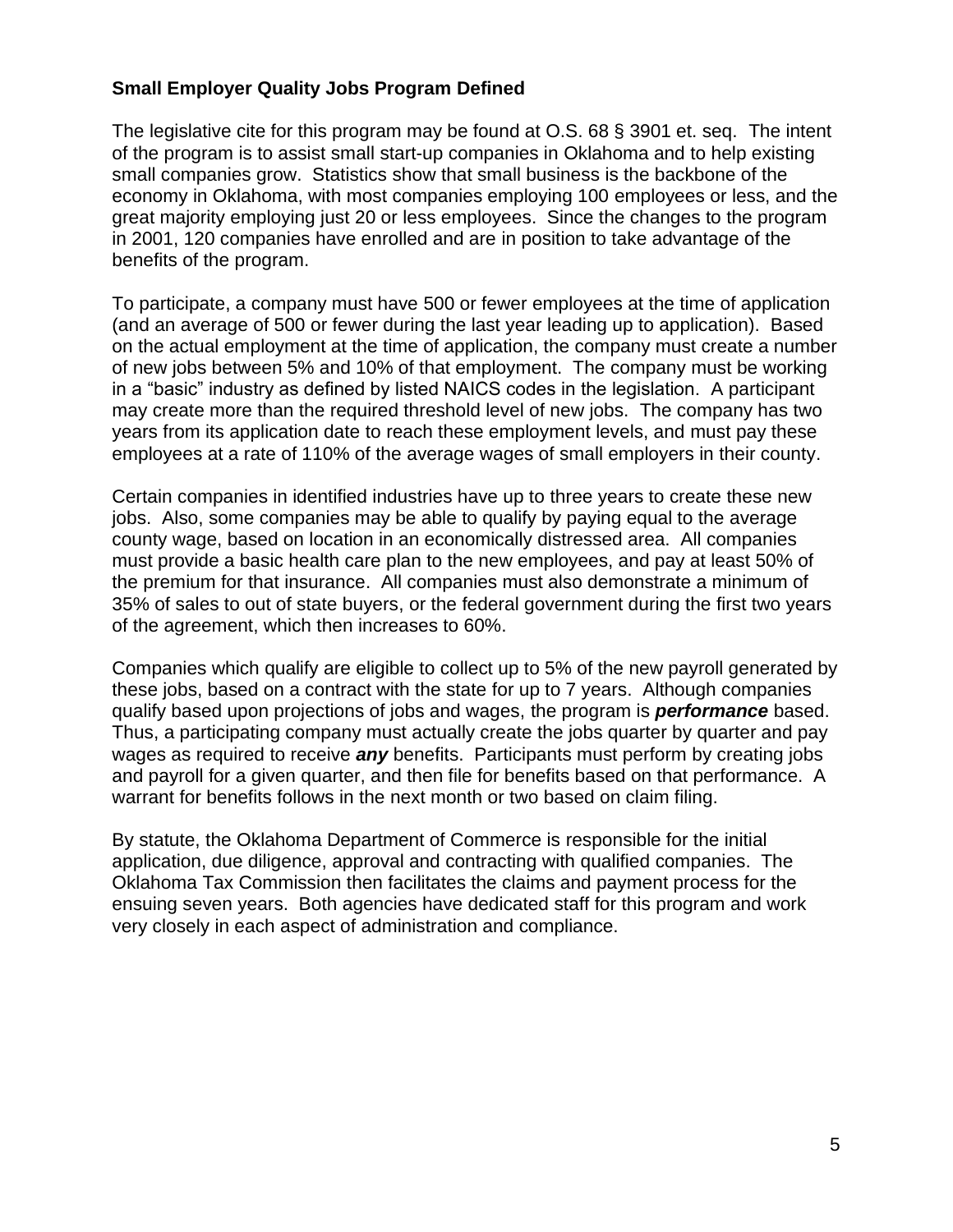Many economic development entities require a company to be enrolled in the program to qualify for their own local incentive programs. OG&E for example requires Small Employer Quality Jobs program approval before they award their Economic Development Incentive Credit Rider program (lower utility rate) to a given company. The City of Oklahoma City also requires Small Employer Quality Jobs program approval prior to awarding a given company incentive award in the Strategic Investment Program. These local entities yield to the qualification requirements of the Small Employer Quality Jobs Program to validate the issue of their own resources.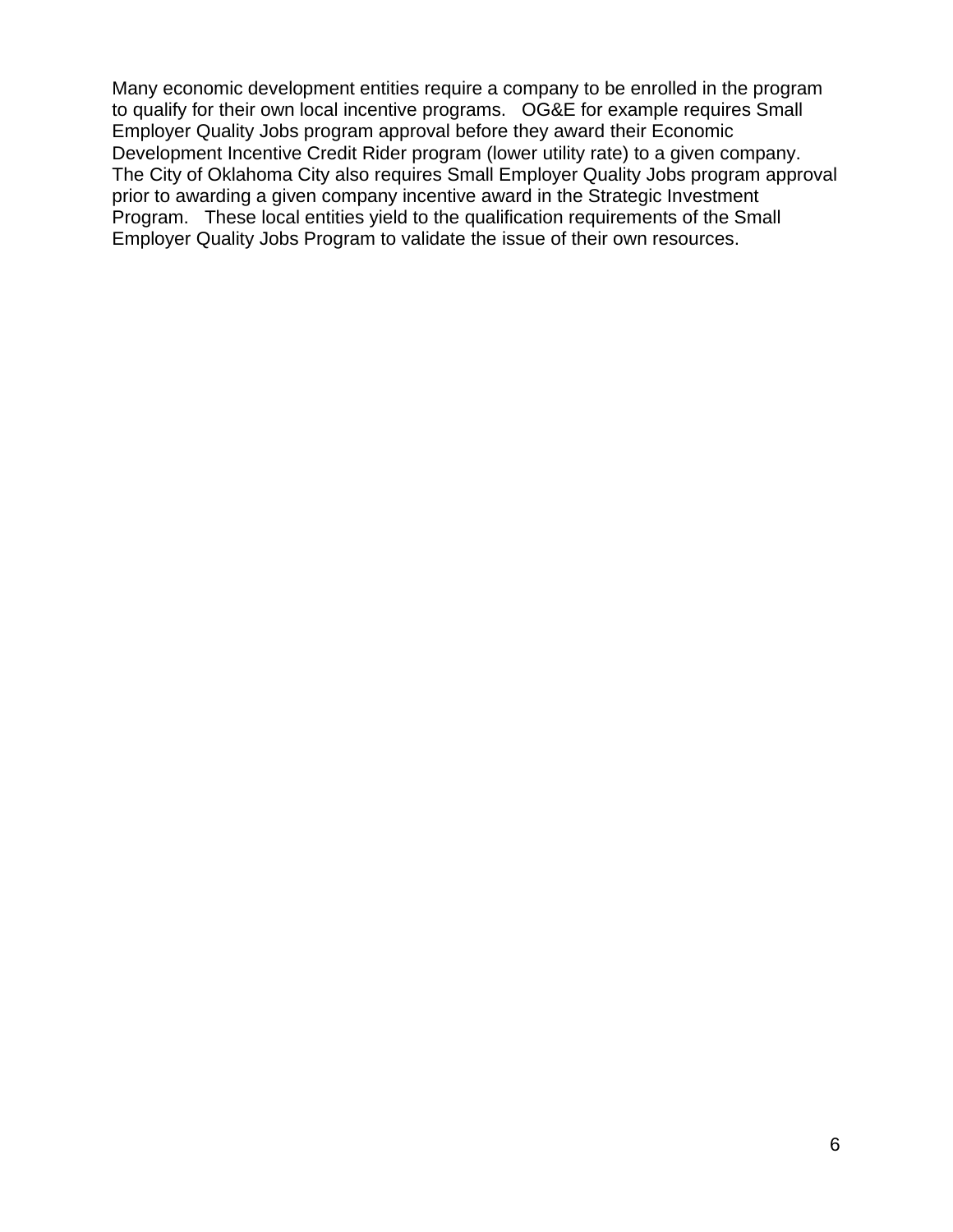## **Applicant Vetting Process**

All applicants are thoroughly vetted by Commerce in a number of areas prior to having their application considered before the approval committee. Areas considered are:

- Legal Entity Status at Secretary of State's Office Good Standing
- Registration of legal entity at the Tax Commission and Employment Security **Commission**
- Confirmation, all taxes paid to the state-no encumbrances existing
- Verification of proper Industry Code (NAICS code)
- Analysis of current and historical average wages being paid to employees
- Capitalization and Leadership Team experience adequate to perform successfully; high likelihood of project success
- Out of state sales amounts, current and potential to required levels
- Past three years financial statements to determine financial viability
- Health Insurance program for employees in place and to required criteria thresholds

Actual vetting process includes:

- Companies are required to send a representative to appear before the final approval committee to represent themselves. Use of Zoom permissible due to Covid precautions.
- All applicants appear before two approval committees-one internal, consists of a CPA, Director of National Recruiting, Staff Economist, Agency Incentives Director, General Counsel, Director of the Oklahoma Development Finance Agency.
- The second approval committee, as required by statute (Executive Director of Commerce, a Tax Commissioner and the Director of Office of Management Enterprise Services) makes the final approval/denial decision.
- Every applicant signs a Tax Confidentiality Waiver, allowing the committee to review and openly discuss the tax status of the applicant for compliance.
- Participants sign an Affidavit annually, on the anniversary date of their contract, stating that they have and will continue to provide the required Health Insurance to employees as well as maintain the required Out of State Sales level.

The Oklahoma Tax Commission continues to verify, before each and every claim is processed, that the participant company has fully paid all of their tax types and is currently eligible to receive program funds. Small Employer Quality Jobs Program funds are withheld if any participant is in arrears with any amount owed to the state or has not complied with the elements of the program.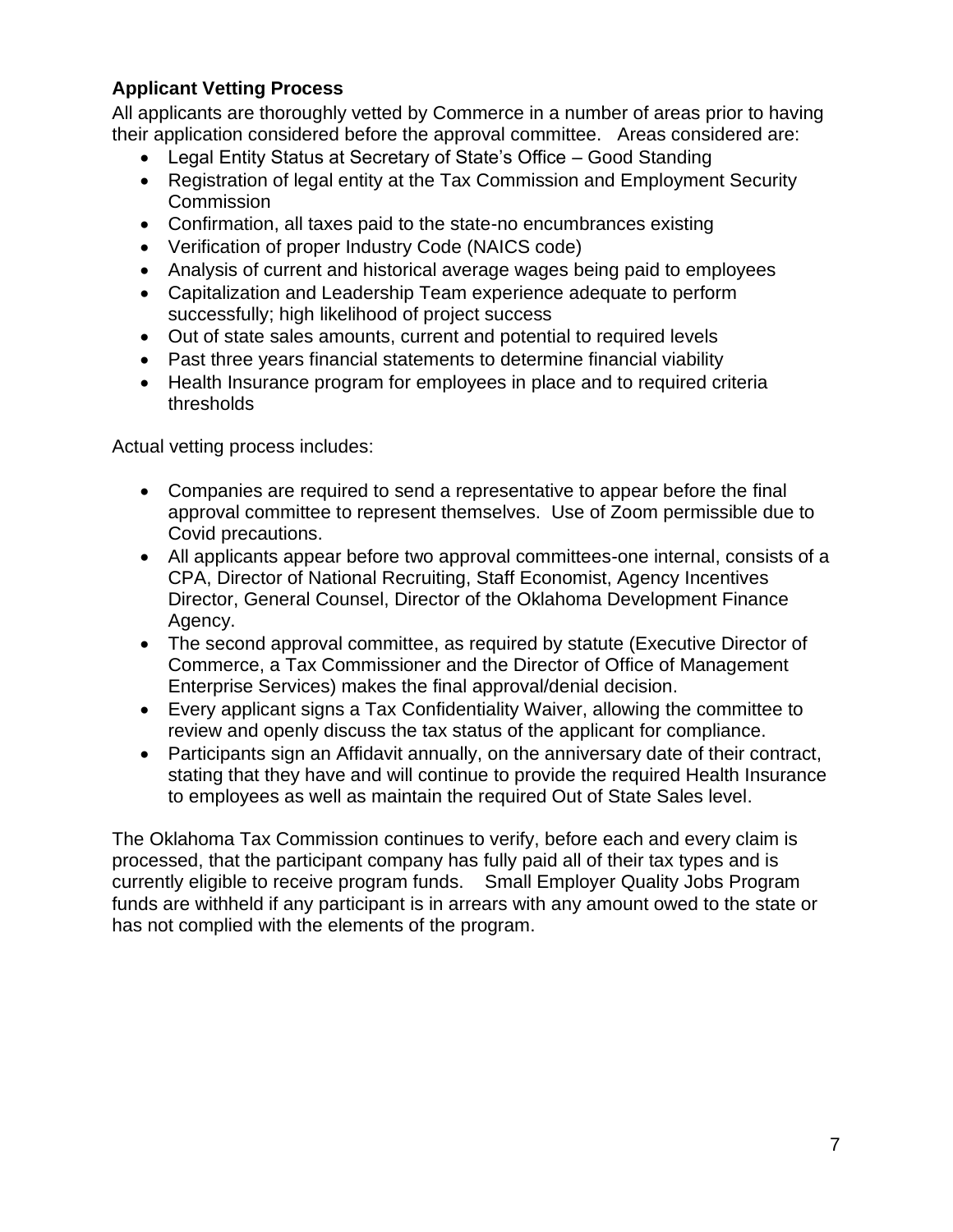#### **Legislative Changes since the Most Recent Triennial Report**

In the three years since the last Triennial Report was submitted (2016), there have been some legislative changes to the program. These changes are summarized below:

#### **2020:**

• SB 1075 passed; allows for a participating company that would have otherwise remained qualified for the program but experienced reduced employment due to Covid 19 to remain eligible.

#### **2021:**

• No changes in legislation this year.

#### **2022:**

.

• SEQJ program undergoes a thorough review by outside entity Public Financial Management (PMF), as directed by legislation creating the Incentive Evaluation Commission. Final report recommends changes in requirements for minimum average wage, timing of claim filing deadlines and annual review of eligible industries.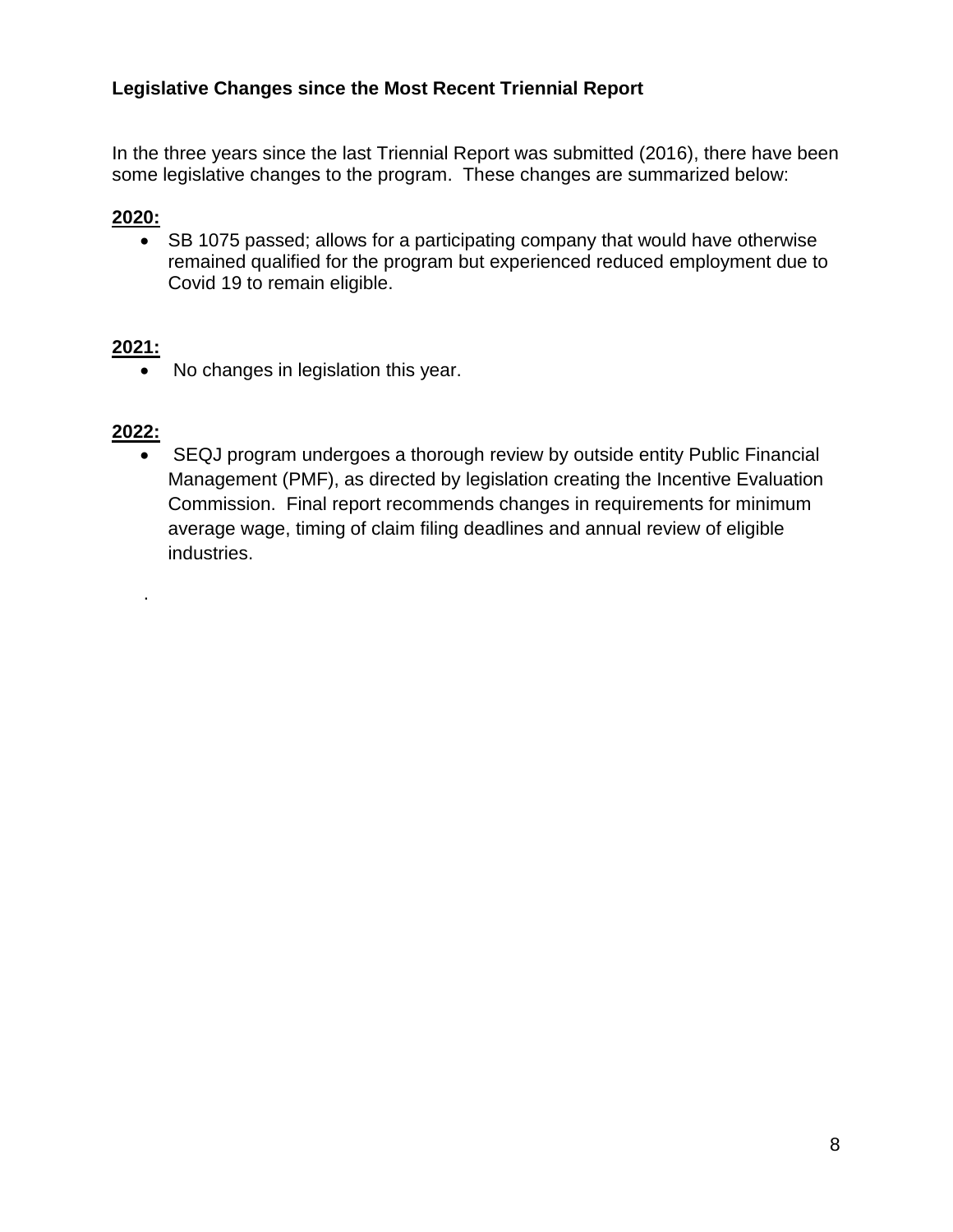#### **Historical Performance Data**

#### **These numbers are based on the state's fiscal year - July 1 to June 30**.

Enrollment since last Triennial Report (2019):

| FY 2019:<br>Companies enrolled<br>Jobs projected<br>Wage range<br>Industry activity<br>Net Benefit Rate %<br>Maximum benefit dollars range               | 6<br>243<br>\$37,205-\$67,020<br>manufacturing, services<br>3.16%-5.0%<br>\$320,590-\$681,979     |
|----------------------------------------------------------------------------------------------------------------------------------------------------------|---------------------------------------------------------------------------------------------------|
| <u>FY 2020:</u><br>Companies enrolled<br><b>Jobs Projected</b><br>Wage range<br>Industry activity<br>Net Benefit Rate %<br>Maximum benefit dollars range | $\overline{2}$<br>146<br>\$42,052-\$59,027<br>manufacturing<br>3.74%-4.91%<br>\$627,247-\$804,108 |
| <u>FY 2021:</u><br>Companies enrolled<br>Jobs projected<br>Wage range<br>Industry activity<br>Net Benefit Rate %<br>Maximum benefit dollars range        | 5<br>133<br>\$42,380-\$65,316<br>manufacturing<br>4.35%-5%<br>\$112,174-\$645,005                 |

Since inception, 16 companies have completed the full 7 year term of the Small Employer Quality Jobs Program, including:

- All State Tank Manufacturing, LLC
- Alltra Corp
- Kemper Valve & Fittings Corp
- Pelco Structural, LLC
- M&M Engineered Products, LLC
- Allied Production Services, Inc. (twice)
- Arkansas Box, LLC
- Auto Turn Manufacturing, Inc.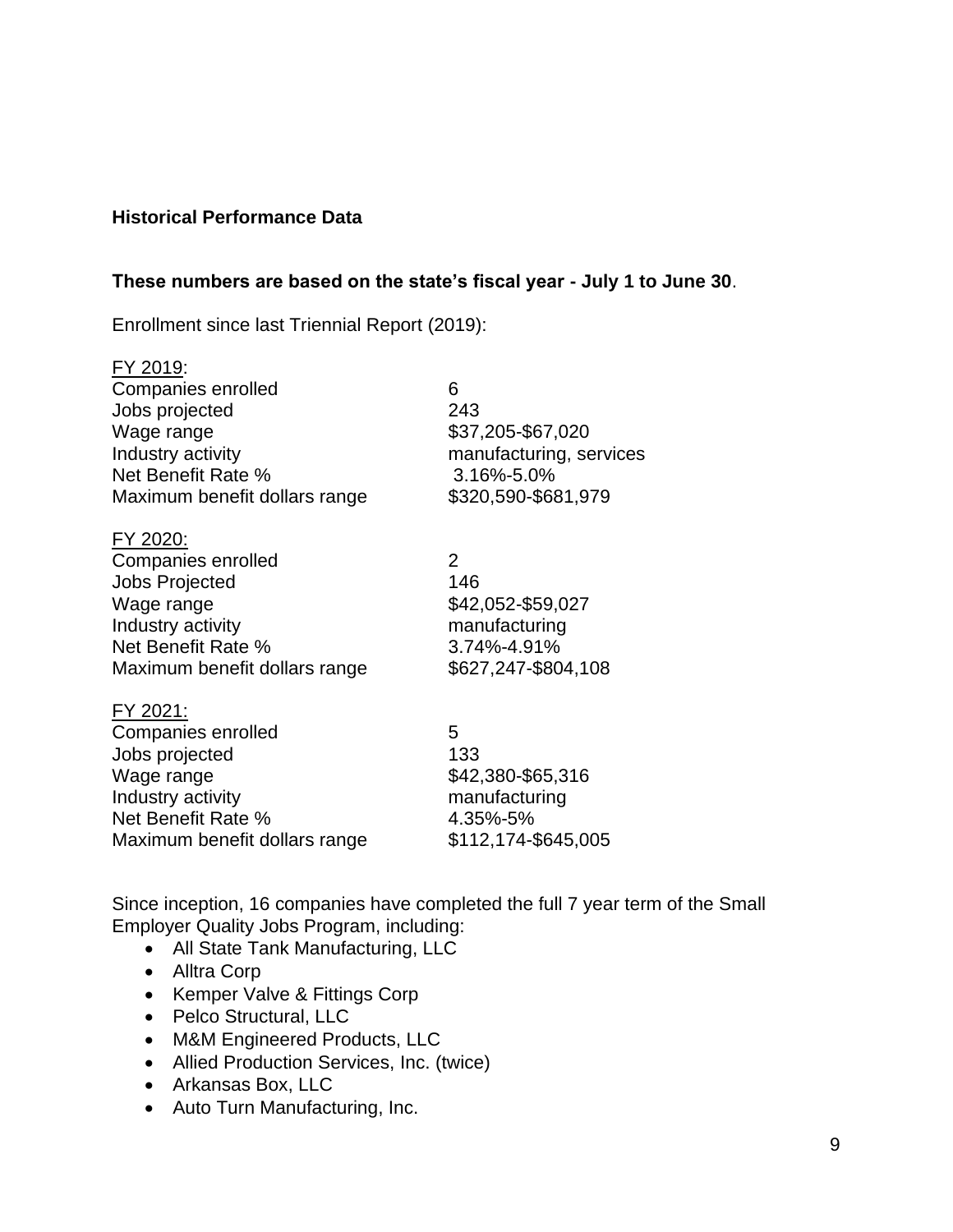- Caseco Manufacturing, Inc.
- Enviro Systems, Inc.
- Quarter Turn Resources, Inc.
- Site Specific Technology Development Group, Inc.
- Taylor Rig, LLC
- Ferra Aerospace, Inc.

#### **Historical Performance Data, Continued**

As the program is performance based, companies must file quarterly reports with the Oklahoma Tax Commission to receive benefits. These claims contain job, wage and payroll data, which is verified against payroll tax withholding submitted by the company. All data must match, and the company must be in "good standing" (no tax delinquencies, all registration and fees paid, etc.) in the State of Oklahoma before any payment is made to the participant.

The most recent month of claims filing (December 2021) shows that the program has distributed \$10,928,159 in benefits since inception, which averages 3.95% of the new payroll created by these companies. An average of 301 new jobs were eligible for incentive benefits.

To date, over \$276.1 million in new payroll to the state has been generated by the Small Employer Quality Jobs Program, with an average wage of \$47,255 per new job created.

Under Oklahoma's Taxpayer Transparency Act, payments to companies participating in the Oklahoma Small Employer Quality Jobs Program are found on the Oklahoma Tax Commission's website, under the "Reports" link on the homepage.

#### **Small Employer Jobs Filed by Quarter, past Three Years**

| Quarter        | 2019 | 2020 | 2021          |
|----------------|------|------|---------------|
|                | 300  | 358  | 131           |
| $\overline{2}$ | 286  | 305  | 139           |
| 3              | 322  | 253  | 25            |
| 4              | 300  | 225  | Not Filed Yet |

#### **Small Employer Quality Jobs Payments, past Three Years**

| 2019  | \$382,568   |
|-------|-------------|
| 2020  | \$566,439   |
| 2021  | \$553,792   |
| Total | \$1,502,799 |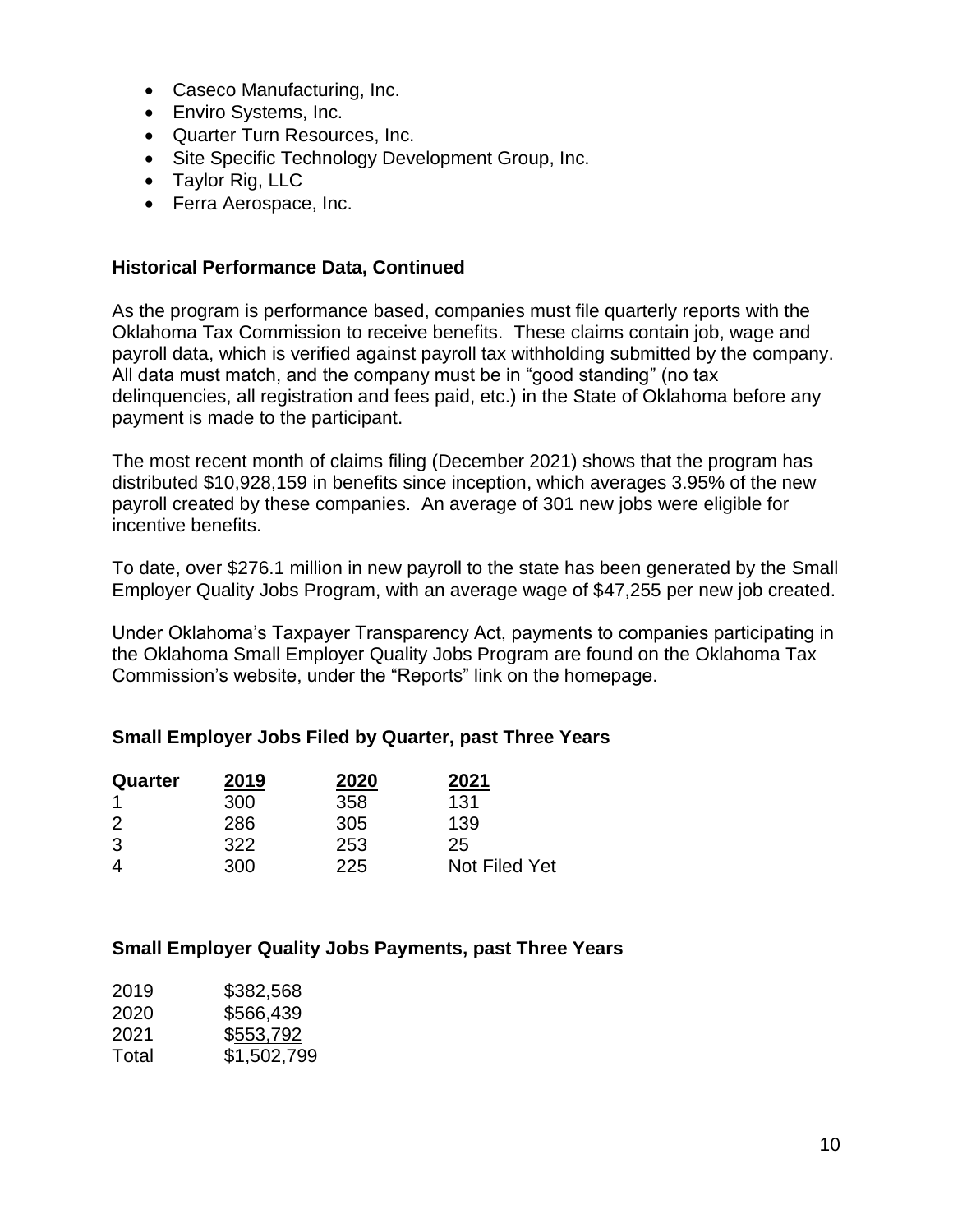#### **Summary**

The Small Employer Quality Jobs Program has gone through many adjustments during its existence in an effort to make it more appealing and beneficial to expanding companies. Historically the Small Employer Program has had a significant effect on rural areas, with the majority of program participants being located in rural areas (when using 50,000 population and below as a "rural" definition); however, with the change in legislation allowing participants to locate anywhere in the state the distribution has become evenly split across all locations.

Regarding wage impact, the average wage of jobs projected by program participants has increased from \$34,689 in FY 2005 to \$47,255 in FY 2021.

The program requires that a cost-benefit analysis be performed by the Department of Commerce prior to enrolling a company in the program. This analysis determines the maximum amount of dollars a company may be entitled to receive throughout the life of the contract, and is done to insure that **no more money is spent on benefits than tax revenue generated for the state by the project**.

The Department of Commerce continues to work very closely with the Oklahoma Tax Commission to manage this program. Tracking of program data, both projected and actual, is kept. This information is used in the evaluation of the program on several levels, including effectiveness, financial impact, and for recommended changes as needed. The data is also used to urge claim filing on the part of participants, and to dismiss those companies that encounter a non-qualifying status. The Tax Commission, in conjunction with the Department of Commerce has developed a Quality Jobs Program training video to assist all participants with claim filing and compliance issues.